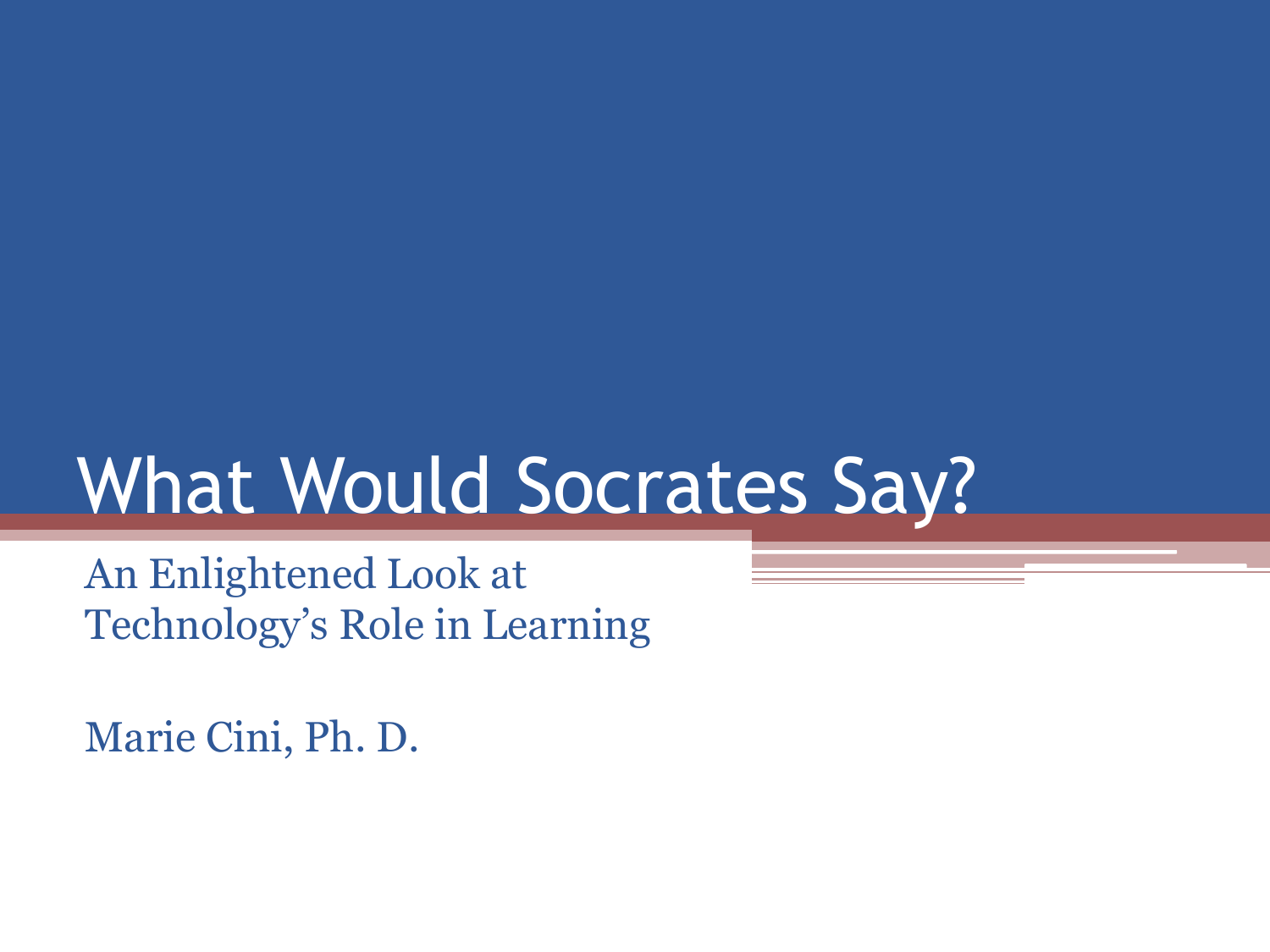### Critical Questions to Explore

- What is Technology?
- What is Learning?
- What is the Faculty Role in Learning?
- How Can Technology Aid Learning?
- What are the Impediments We Face?
- What Can We Do Now?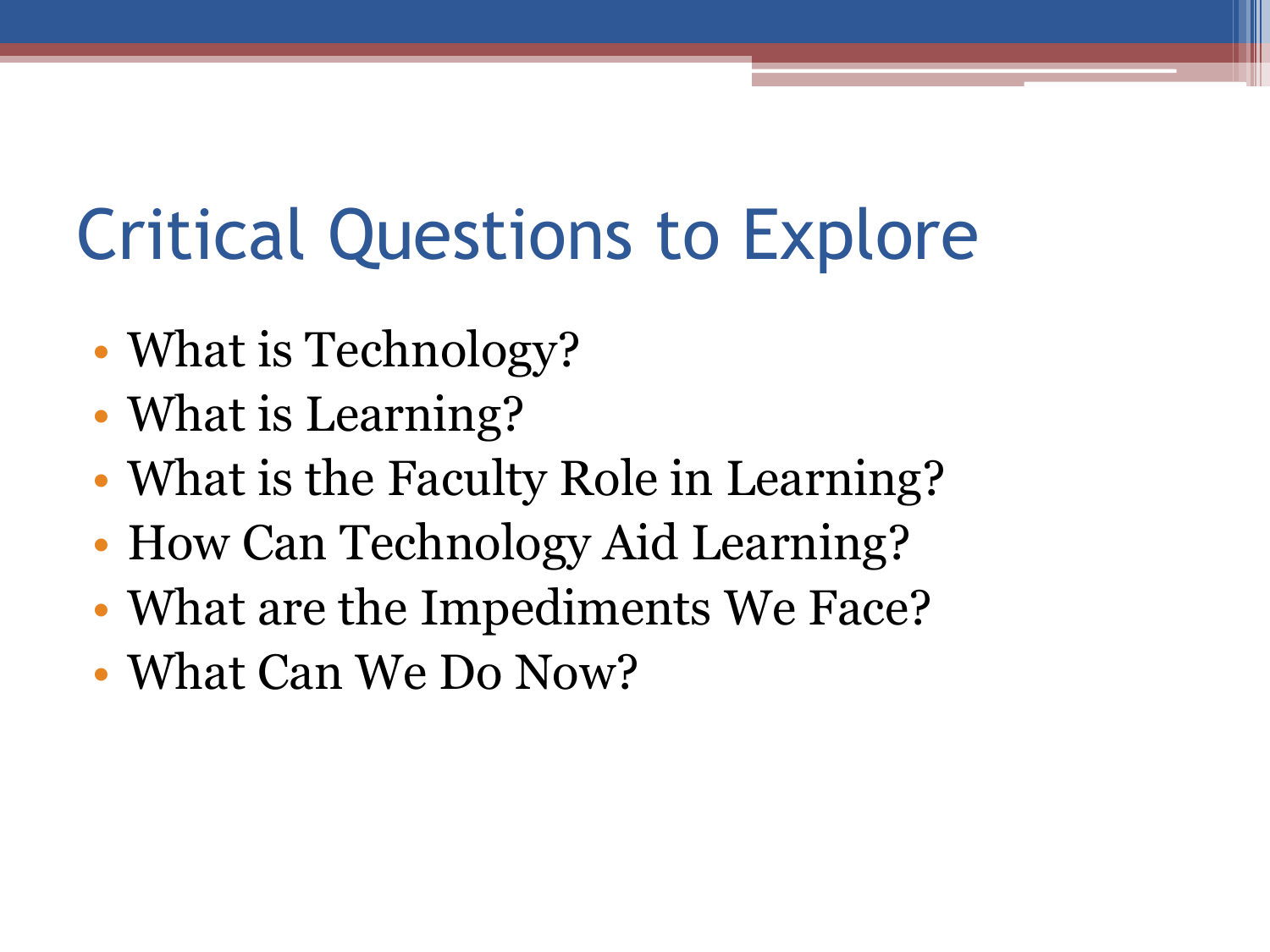# What is Technology?

#### **Concept Tool**

- The application of scientific knowledge for practical purposes
- The use of knowledge and resources to solve problems and extend human capabilities

- Machinery and equipment developed from such scientific knowledge
- Can be tools, resources, or systems
- May be simple: the stirrup attached to a saddle; or complex: a computer

<http://www.techmotivator.iitm.ac.in/Definitions.htm>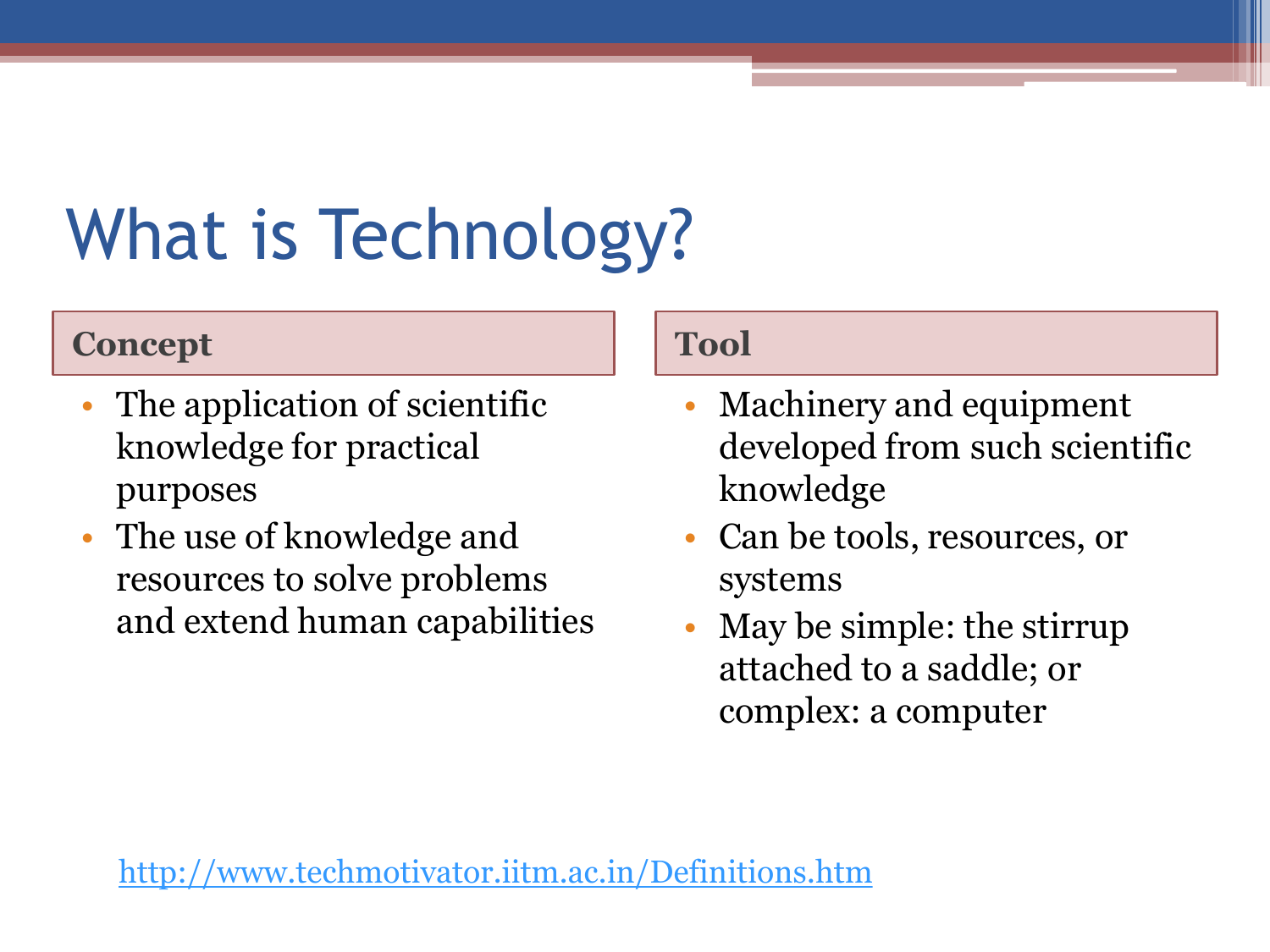# What is Learning?

#### **20<sup>th</sup> Century 21<sup>st</sup> Century**

- Pedagogy based on tradition
- Learners as empty vessel
- Passive role of learner
- Memorization as learning
- Recall as assessment
- Place and time-bound

- Pedagogy based on learning science
- Learners come with variety of abilities
- Active role of learner
- Application, analysis and synthesis as learning
- Demonstration as assessment
- Few boundaries on learning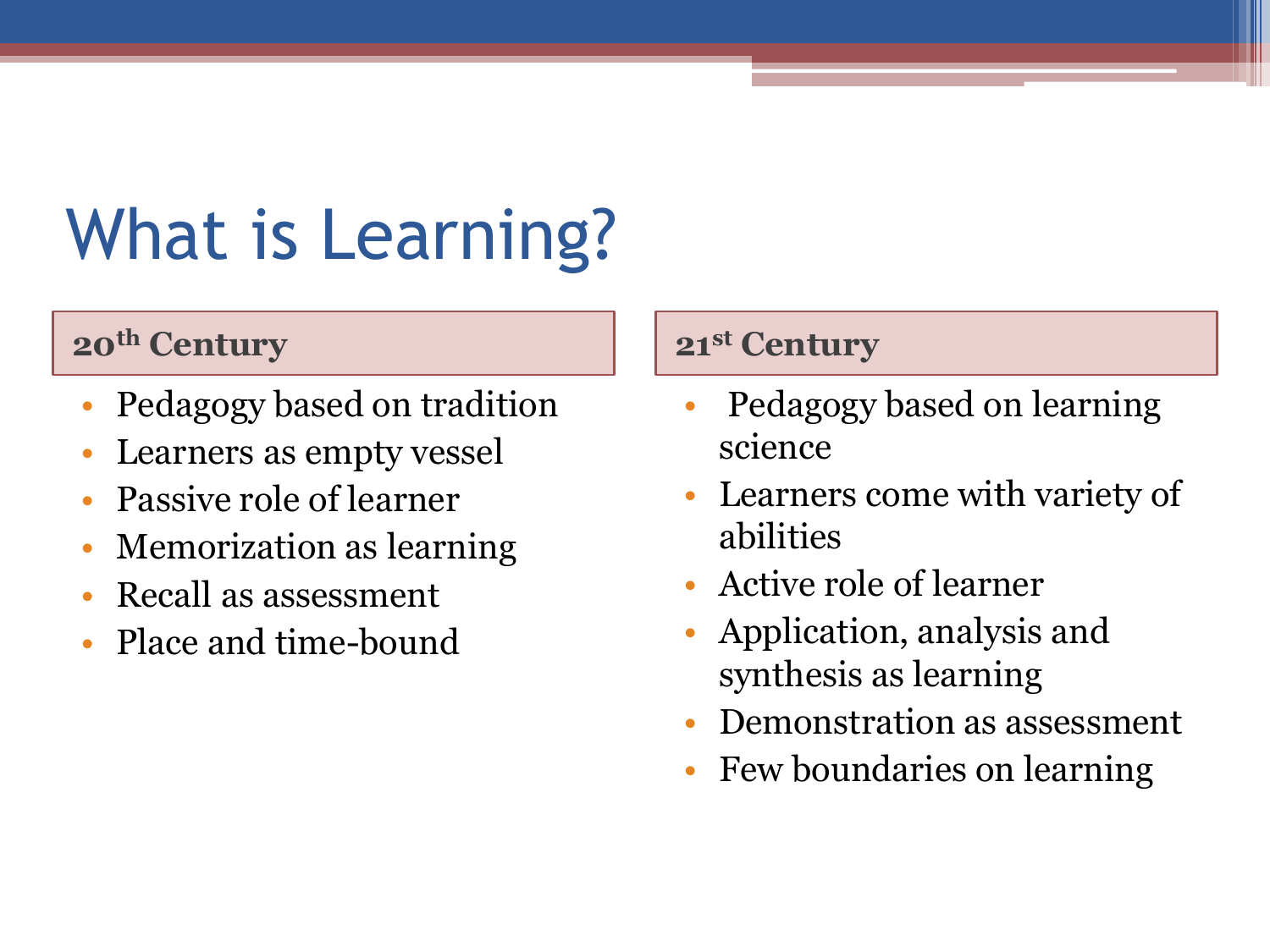#### What is the Faculty Role in Learning?

• Directing this?

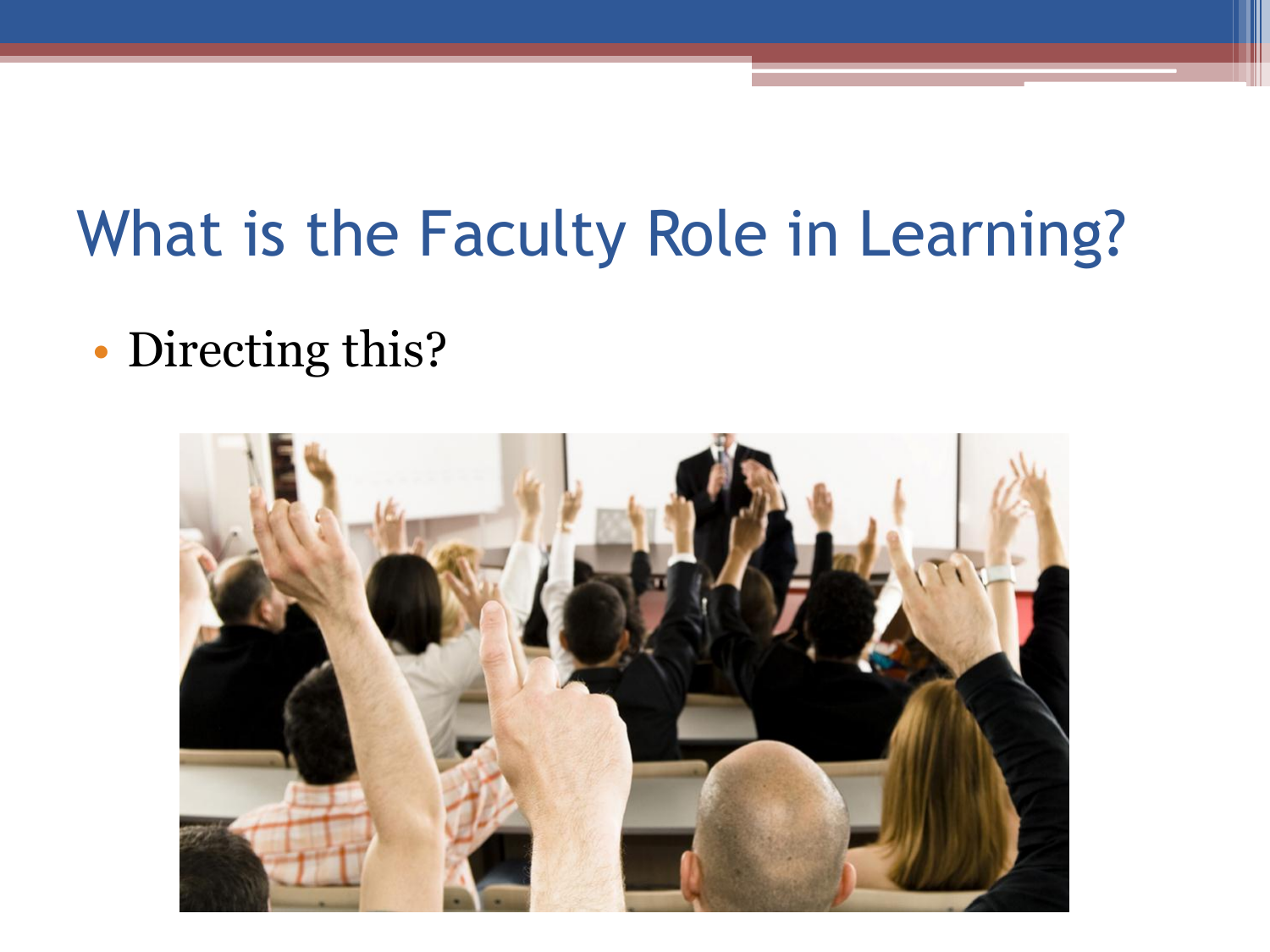## What is the Faculty Role…?

#### • Or facilitating this?

| <b>Email</b><br><b>SMS</b><br>myProjects<br><b>Internet</b><br>access | <b>Social bookmarking</b><br>e.g. Del.icio.us. | Online<br>diary/comment<br>e.g. blog                                          |
|-----------------------------------------------------------------------|------------------------------------------------|-------------------------------------------------------------------------------|
|                                                                       | <b>My personalised</b><br>learning environment | <b>Collaborative tools</b><br>e.g. wiki<br><b>Photosharing</b><br>e.g. Flickr |
| <b>Portal</b><br>access                                               |                                                | <b>Institute</b><br><b>Intranet</b>                                           |
| Learning<br>management                                                |                                                | <b>Podcasting</b>                                                             |
| system/s<br>Web<br>conferencing                                       | Learning<br>reference<br>repository            | <b>Videocasting</b><br><b>RSS aggregator</b><br><b>Virtual worlds</b>         |

http://juliecollareda.wikispaces.com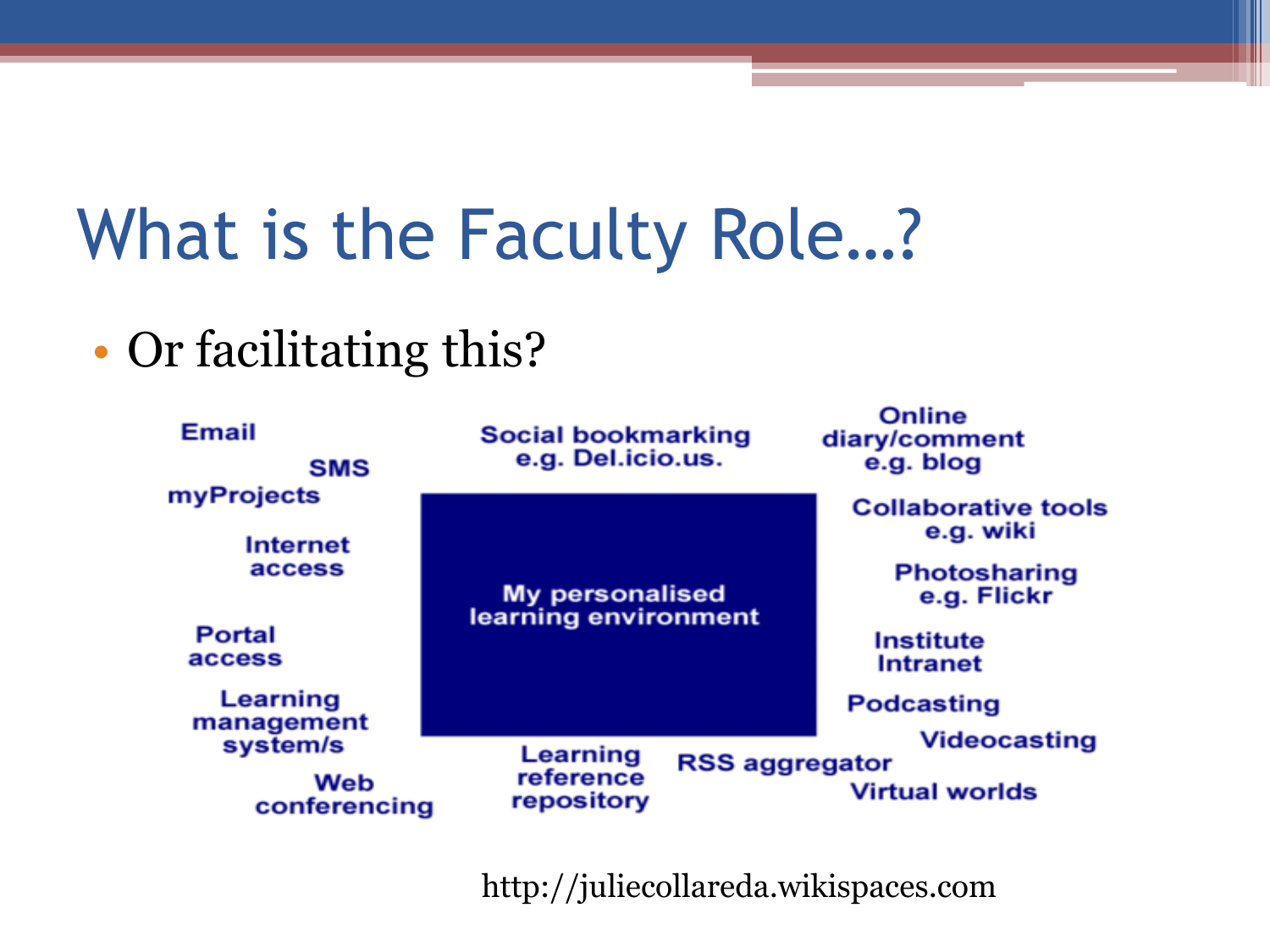## Faculty Role

- Or a Combination?
- Our Best Faculty Are Probably a Combination of Both: Excellent Teachers Who Continue to Improve Student Learning through Evidence-Based Approaches
- We have a Mechanism for this: Learning Outcomes Assessment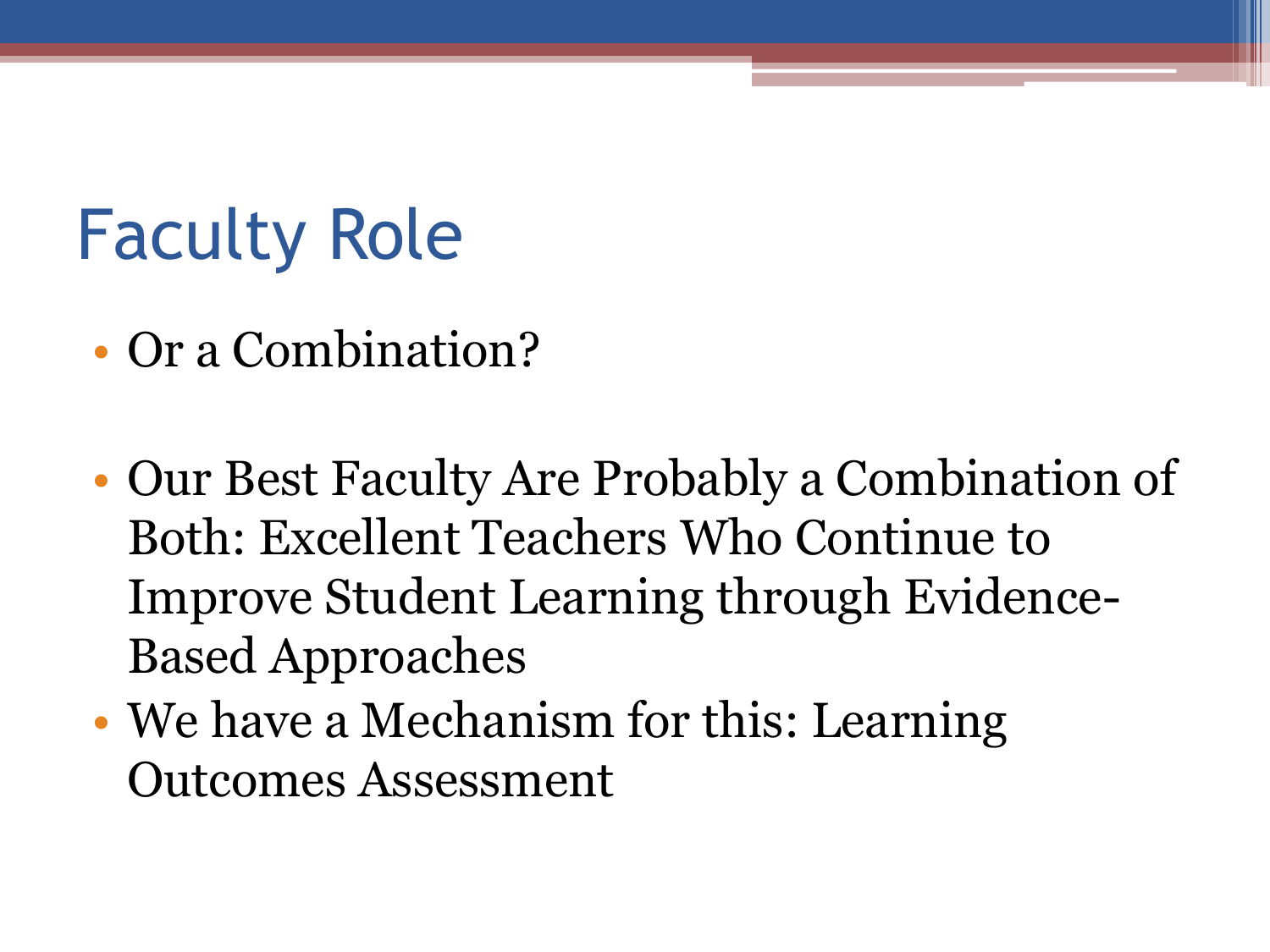#### How Can Technology Aid Learning?

- **1.** As an approach to solving a problem
- 2. As a solution to a problem
- 3. As a catalyst for creative thinking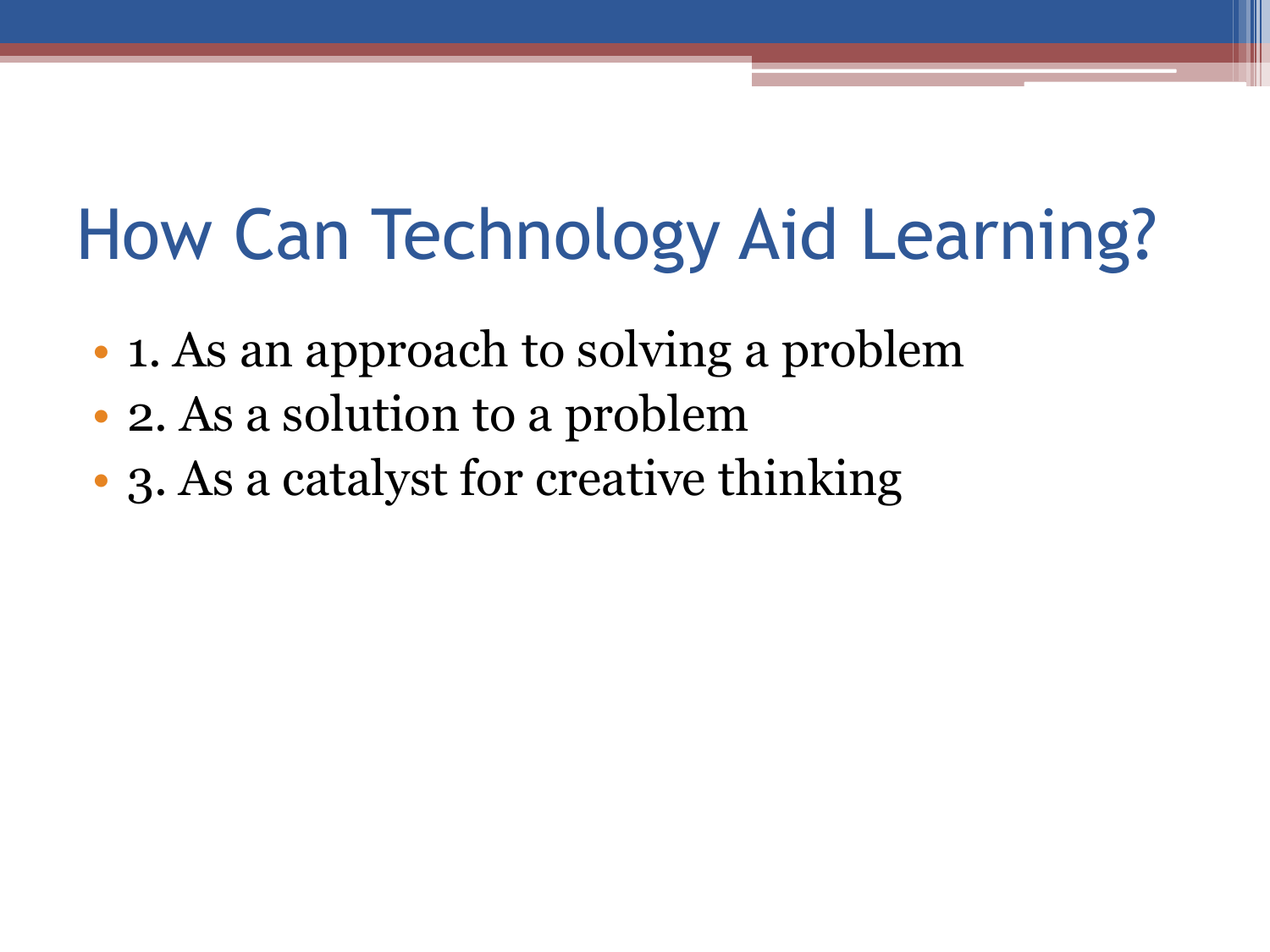## Technology: Approach to PS

#### **What is the problem?**

• Costs Rising

- Student Learning Stagnant
- Completion Stagnant



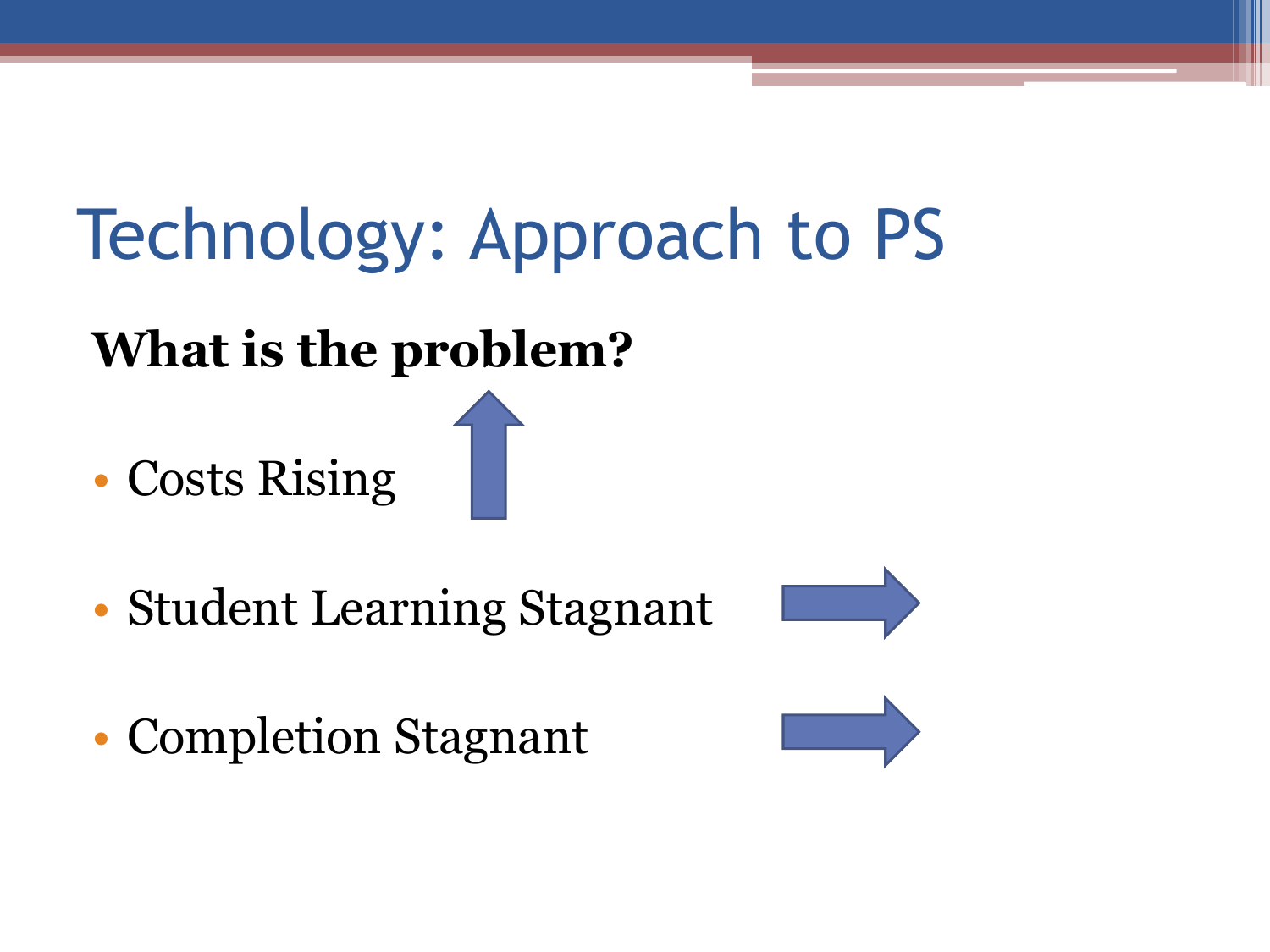### Technology: Approach to PS

• **How do we use our knowledge, resources, and systems to** 

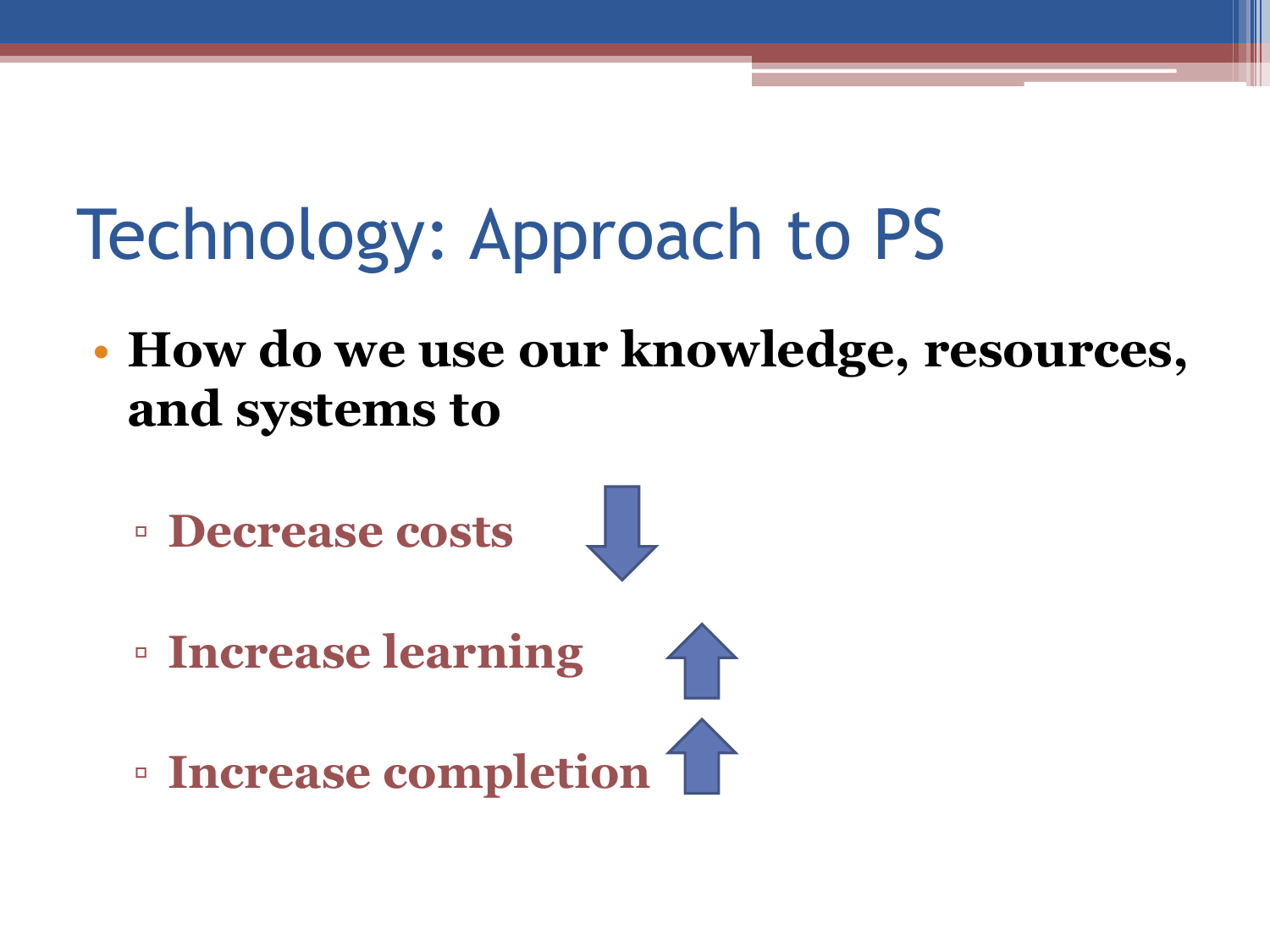#### Technology: Tools as Solutions

- What technologies help our learners to
	- Learn more effectively?
	- Complete degrees more efficiently?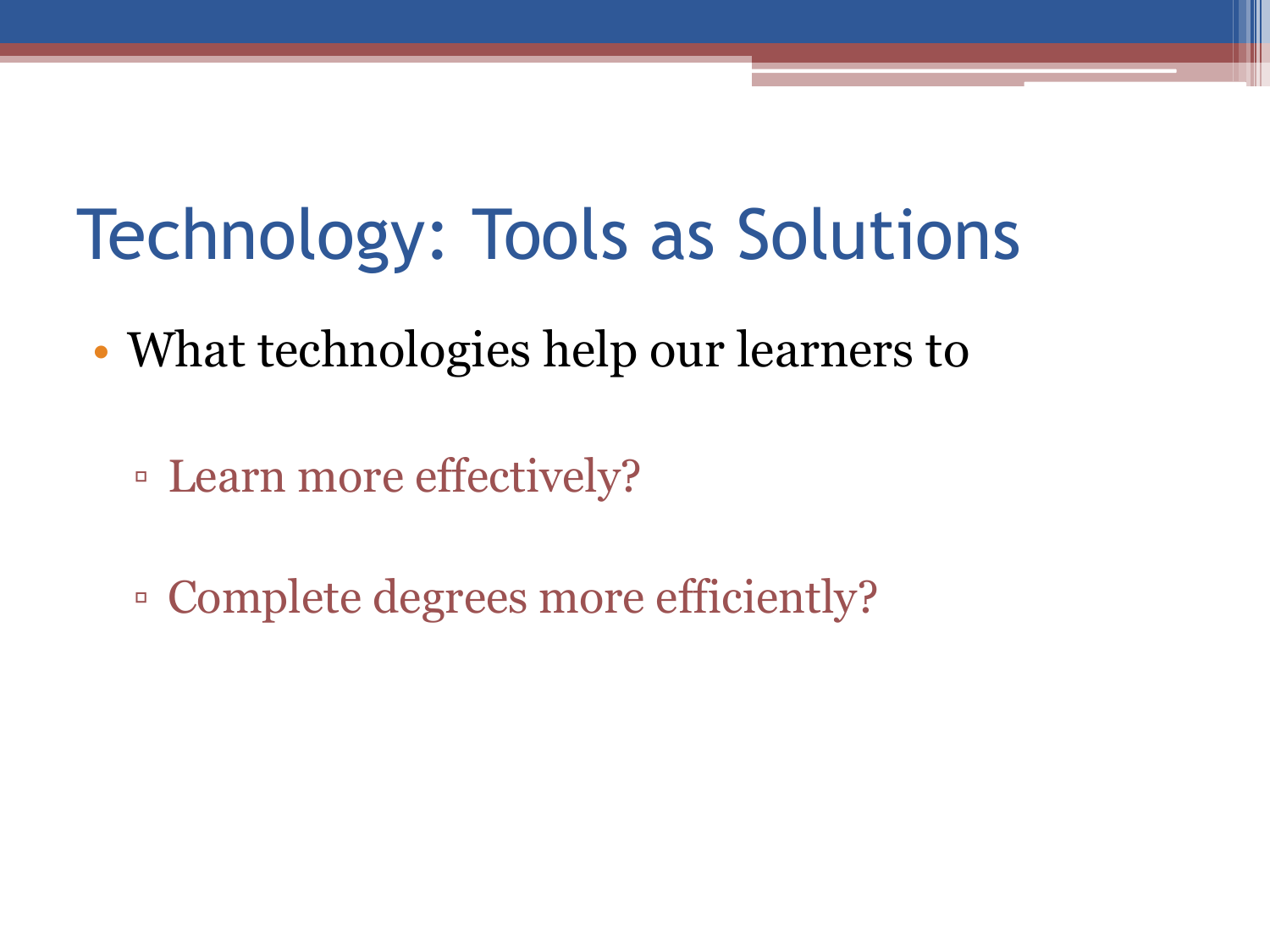#### Technology: More is Not Always Better

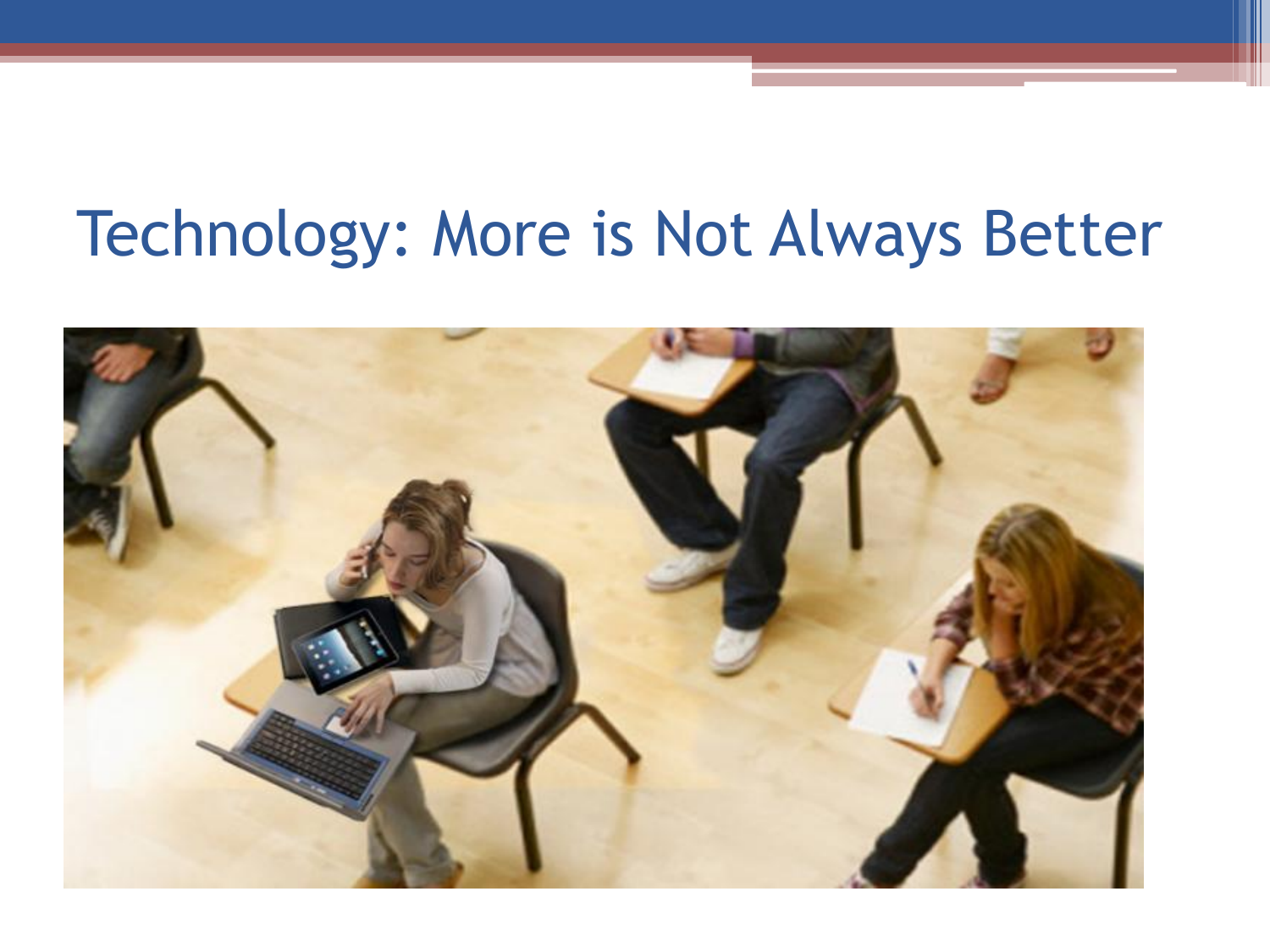#### Technology: Catalyst for Creativity

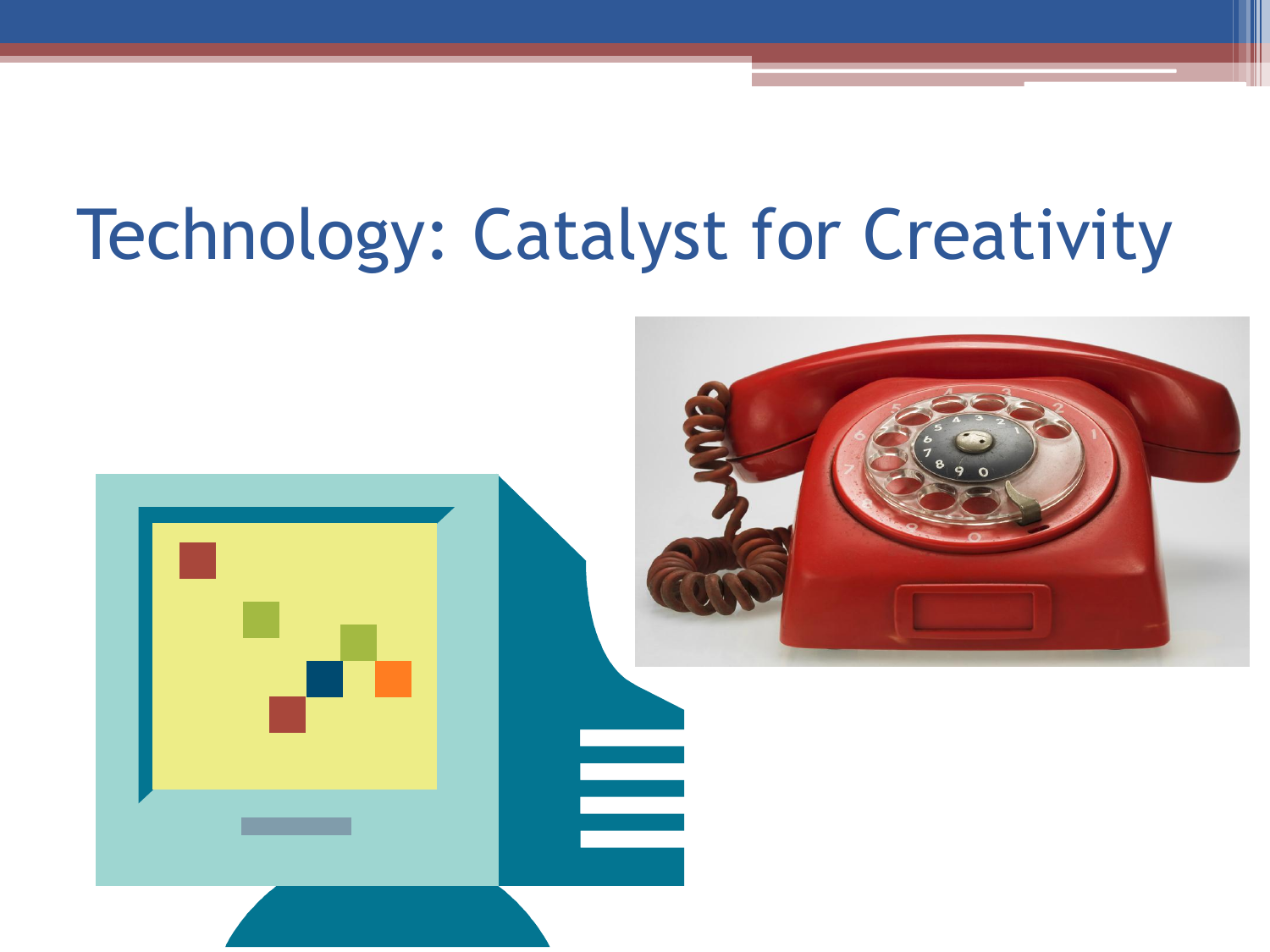### Impediments We Face

- Fear
- Tradition
- Rapid Changes
- Need to Change Skills
- Technology in Early Stages
- Time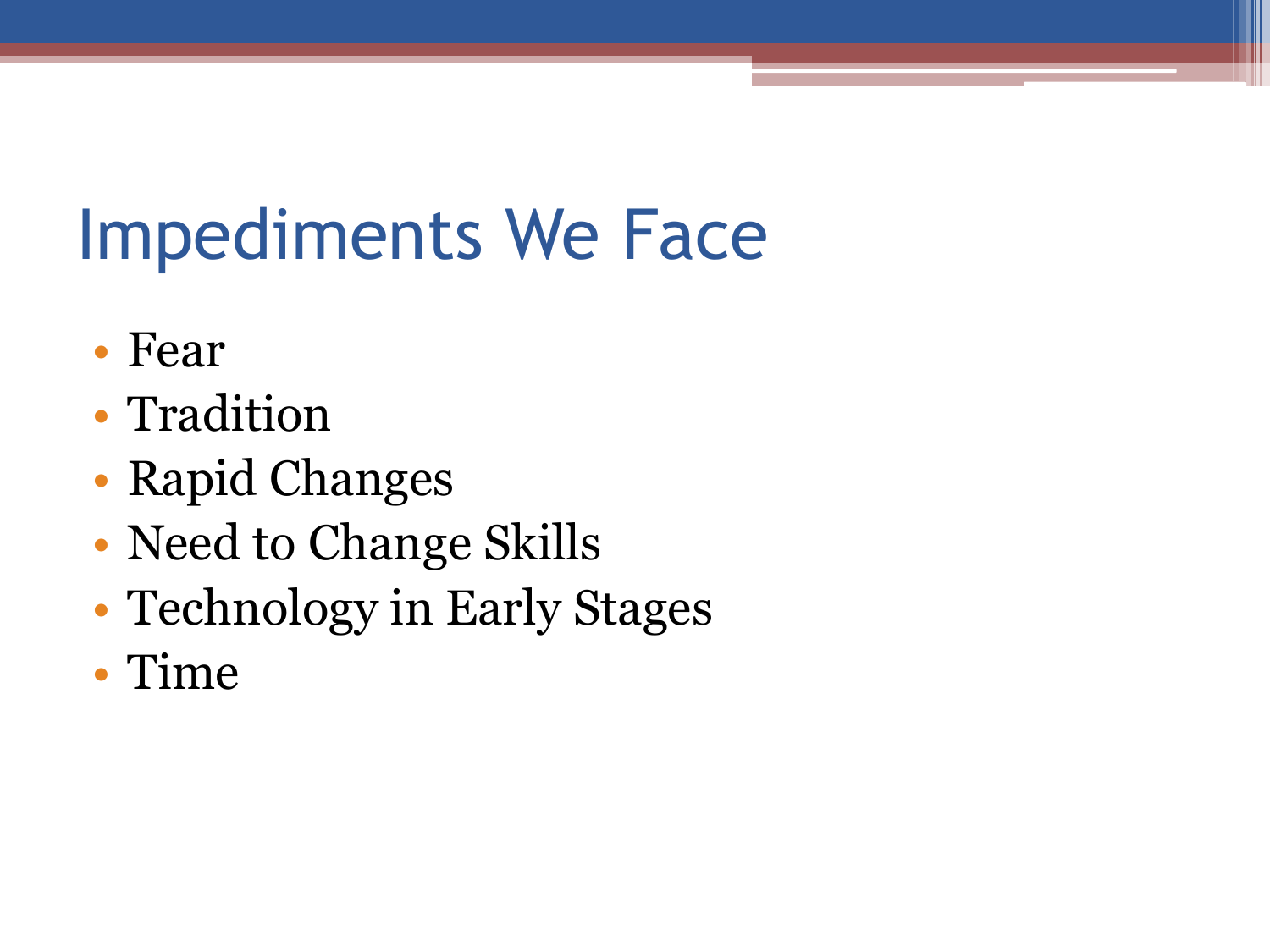#### What Can We Do Now?

- Help stakeholders face realities
- Create a clear rationale for technology
- Develop partnerships and collaborations
- Develop and sustain transparency and trust
- Develop strong champions for change
- Communicate, communicate, communicate
- Develop clear processes for involvement, change, and feedback

Thanks to Dr. Chris Sax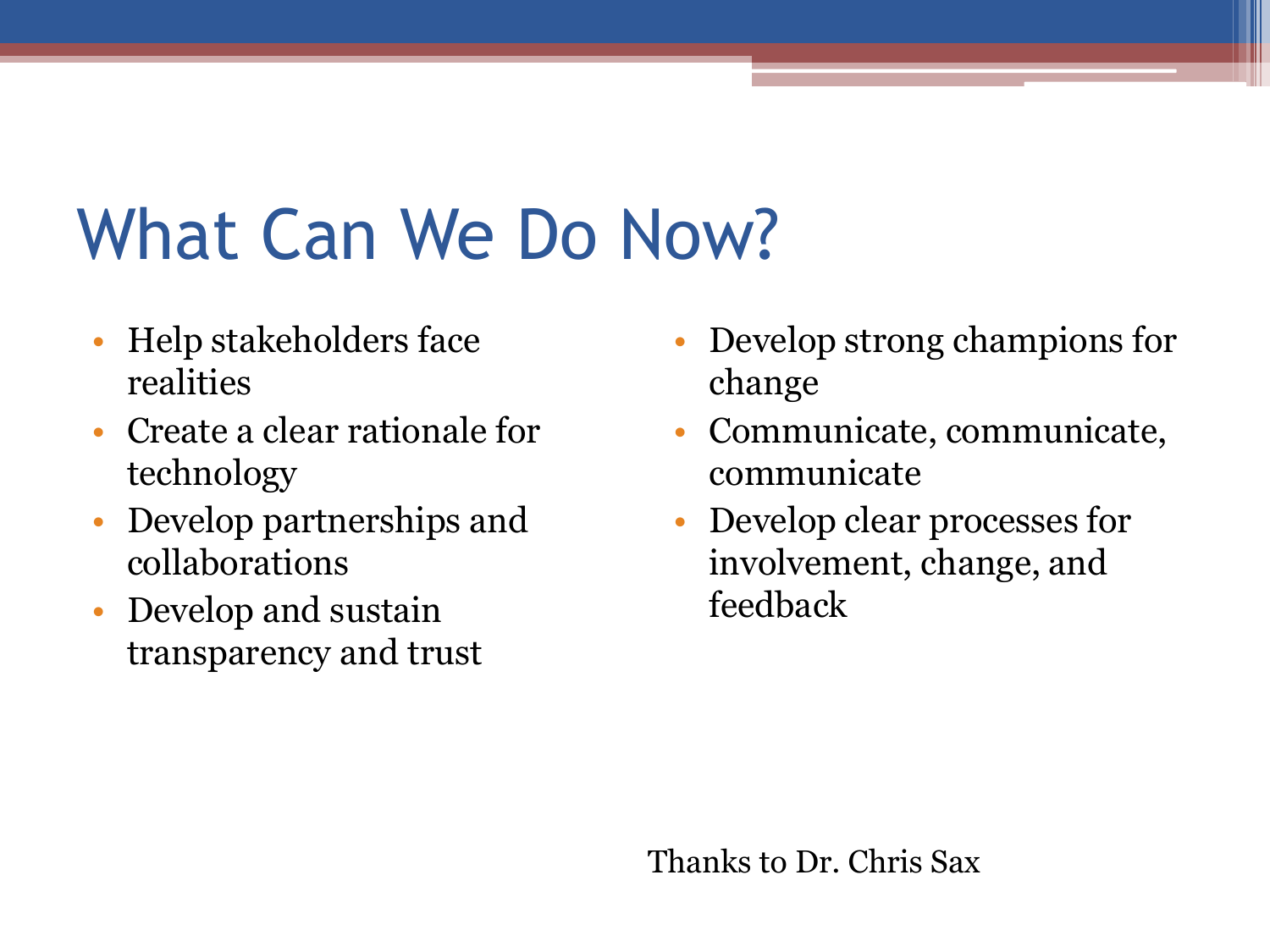# One Idea to Drive Technology

- Create a collaborative unit to pilot and assess new technologies
- UMUC: Center for Innovation in Learning
	- Piloting and Assessing New Pedagogies, Technologies, Curricula
	- Focus On the Learning
	- Faculty are collaborators, learners, evaluators, implementers, and heroes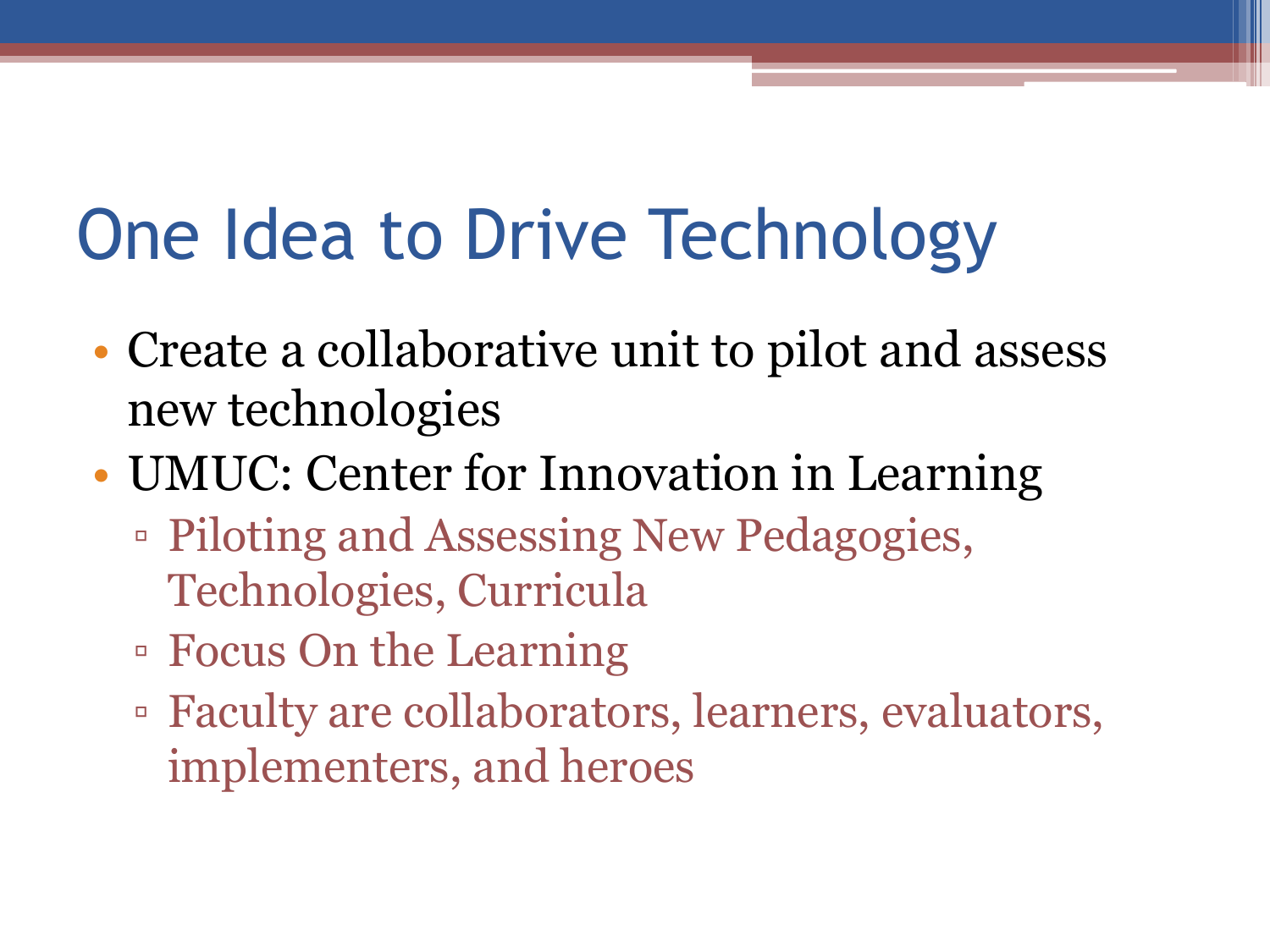## What Would Socrates Say?

- Perhaps the following:
- In Plato's version, Socrates would admit that he knows very little
- But would question through dialogue to get to deeper mutual learning